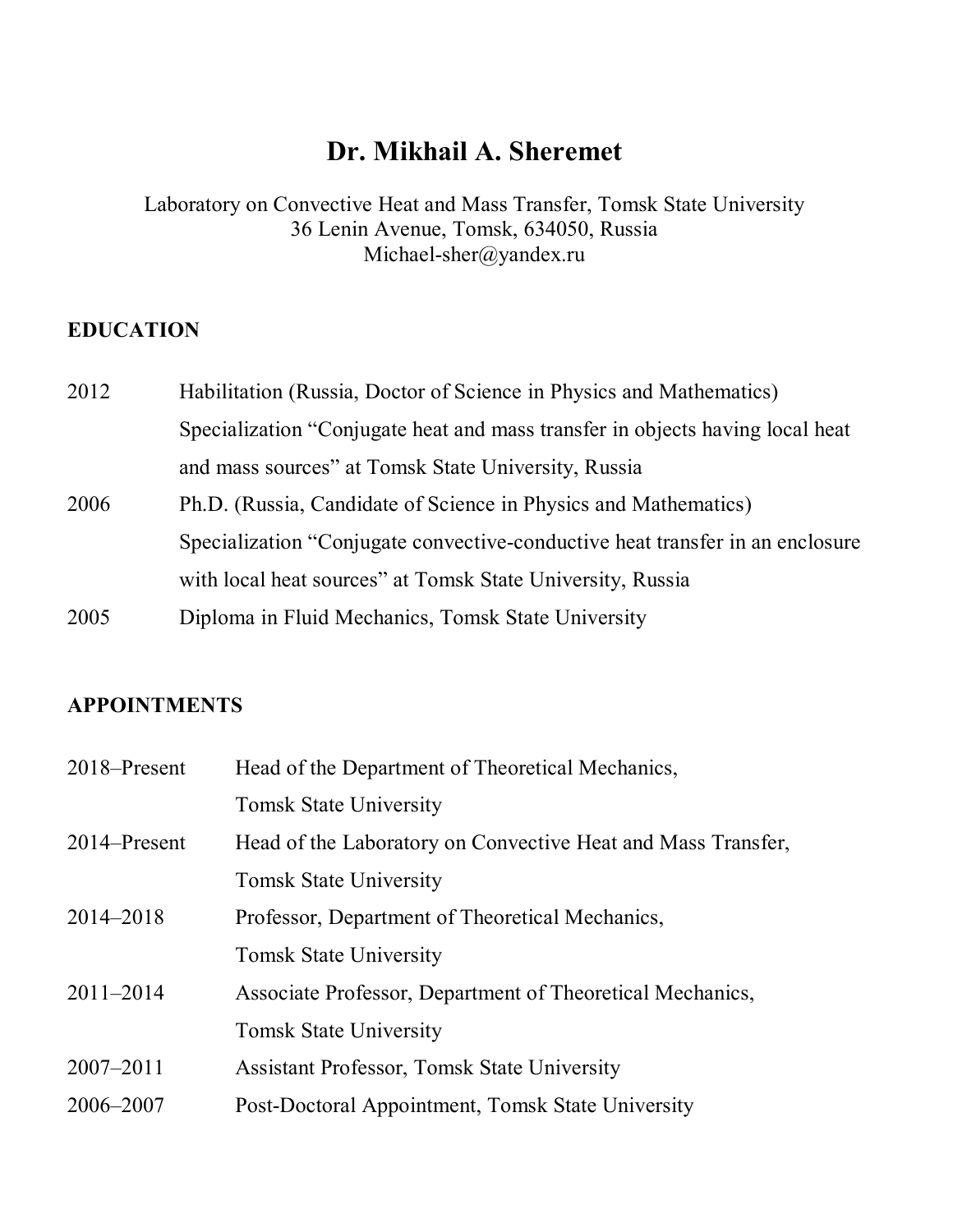#### **AREAS OF INTEREST**

Conjugate heat and mass transfer Natural, mixed and forced convection Heat and mass transfer in porous media Fluid flow and heat transfer in nanofluids Turbulence models

Radiation heat transfer Numerical analysis Heat transfer and flow pattern in electronic systems Computational fluid dynamics

#### **AWARDS**

- Tomsk Governor's Award for Young Researchers, Tomsk, Russia, 2005, 2008, 2014.
- Research Excellence Award, Tomsk State University, Tomsk, Russia, 2008, 2012, 2015.
- Award of the Parliament of Tomsk Region for Young Scientists, Tomsk, Russia, 2009, 2012.
- Award of Professor P.P. Kufarev for the best research in Mathematics and Mechanics, Tomsk State University, Tomsk, Russia, 2011.
- Scientific efforts have been supported by the Grants Council (under the President of the Russian Federation), Russia, 2010, 2012, 2015, 2017, 2019
- Web of Science Award 2017 in the category of Highly Cited Researcher in Russia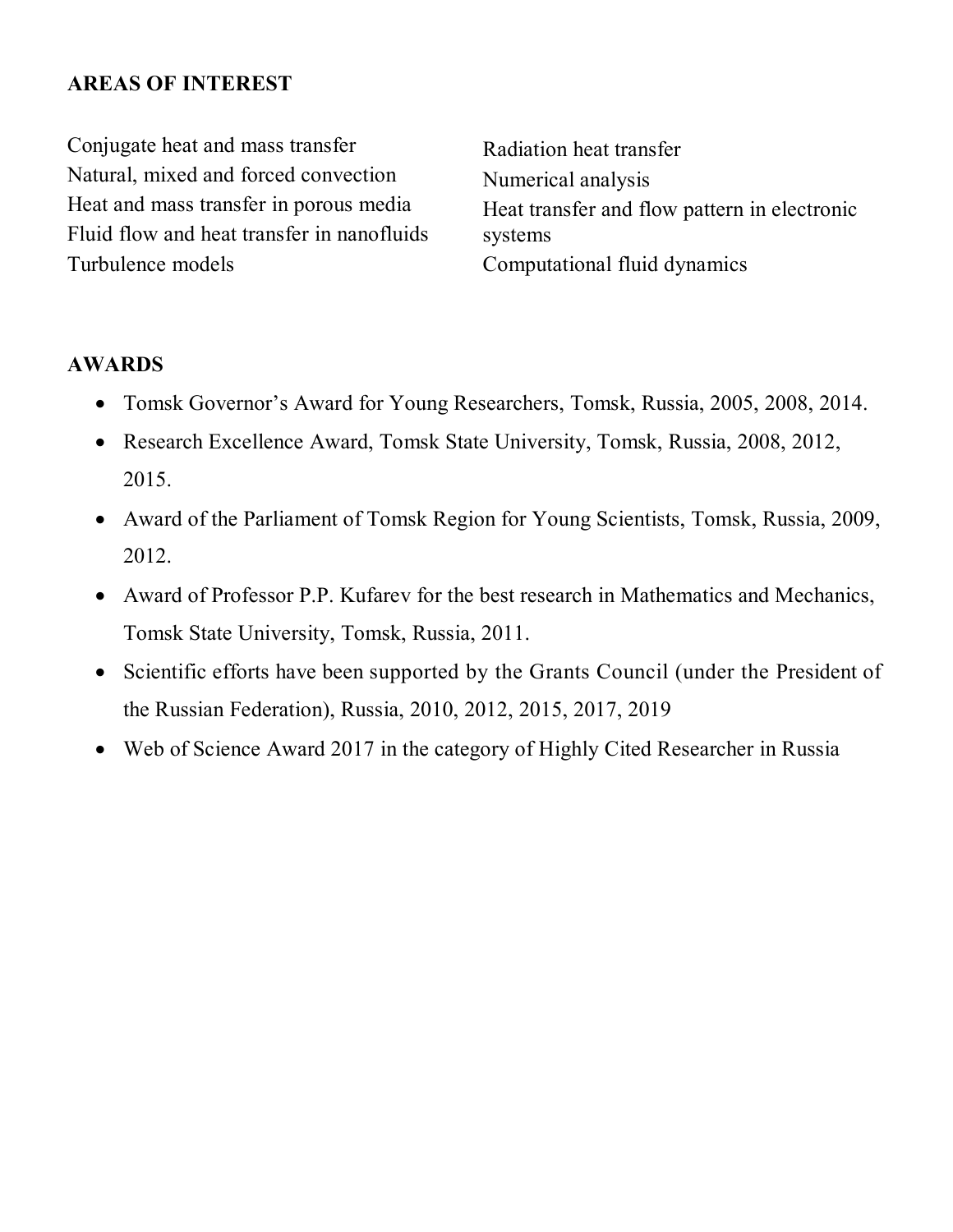## **ACADEMIC SERVICES:**

- 1. International Center for Heat and Mass Transfer, *Member of the Scientific Council*
- 2. International Journal of Numerical Methods for Heat & Fluid Flow, *Editorial Member*
- 3. Journal of Magnetism and Magnetic Materials, *Editorial Member*
- 4. Journal of Applied and Computational Mechanics, *Editorial Member*
- 5. Coatings, *Editorial Member*
- 6. Nanomaterials, *Editorial Member*
- 7. Energies, *Guest Editor* for Special Issues
- 8. Entropy, *Guest Editor* for Special Issue

9. International Journal of Heat and Mass Transfer, International Communications in Heat and Mass Transfer, International Journal of Thermal Sciences, Chinese Journal of Physics, Renewable Energy, Physica A, Powder Technology, Advanced Powder Technology, Journal of Molecular Liquids, Journal of Thermal Analysis and Calorimetry, Applied Thermal Engineering, Computational Thermal Sciences, Computers and Fluids, Journal of Porous Media, Journal of Thermophysics and Heat Transfer, Journal of the Taiwan Institute of Chemical Engineers, Numerical Heat Transfer, Transport in Porous Media, International Journal of Numerical Methods for Heat & Fluid Flow, Journal of Magnetism and Magnetic Materials, Journal of Applied and Computational Mechanics, Entropy, Energies, *Reviewer*

10. ICCHMT-2017, 2018, 2019, *Conference Committee Member*

11. Russian Science Foundation, *Member of Experts Council*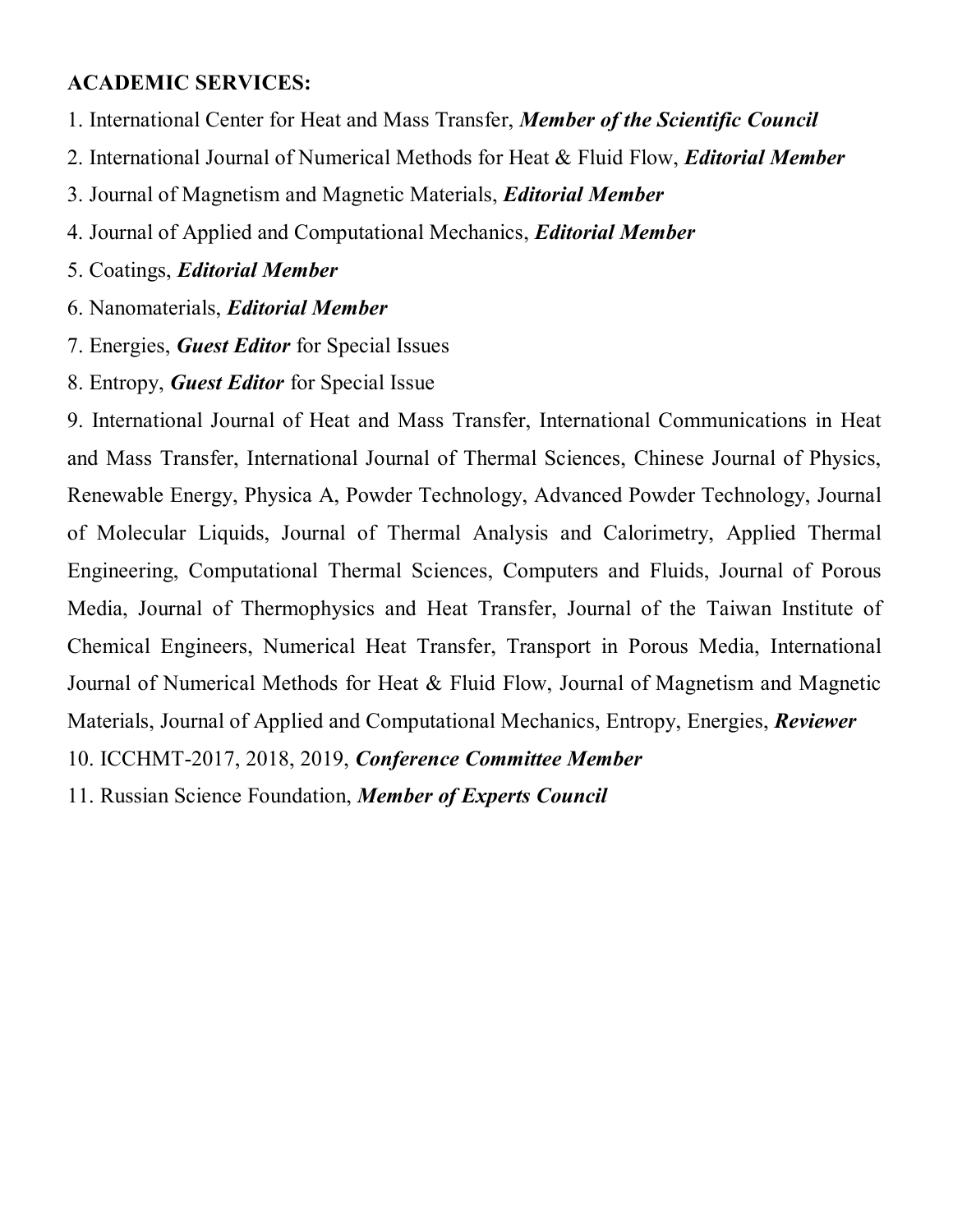#### **PUBLICATIONS**

#### *Books and chapters*

- G.V. Kuznetsov, M.A. Sheremet, *Finite Difference Method in Heat Conduction Problems*  (in Russian). Ed. Tomsk Polytechnic University, Russia, 2007.
- M.A. Sheremet, V.A. Shtan'ko, *Fundamental Theoretical Mechanics. Vol. 1. Kinematics and Statics* (in Russian). Ed. Tomsk State University, Tomsk, Russia, 2012.
- M.A. Sheremet, V.A. Shtan'ko, *Fundamental Theoretical Mechanics. Vol. 2. Dynamics* (in Russian). Ed. Tomsk State University, Tomsk, Russia, 2012.
- M.A. Sheremet, V.A. Shtan'ko, *Fundamental Theoretical Mechanics. Vol. 3. Analytical Mechanics* (in Russian). Ed. Tomsk State University, Tomsk, Russia, 2013.
- A. Shenoy, M. Sheremet, I. Pop, *Convective flow and heat transfer from wavy surfaces: viscous fluids, porous media and nanofluids*. CRC Press, Taylor & Francis Group, Boca Raton, 2016.
- –T. Grosan, M.A. Sheremet, I. Pop, *Heat Transfer Enhancement in Cavities Filled with Nanofluids*. Chapter 10 in book "*Advances in New Heat Transfer Fluids: From Numerical to Experimental Techniques*" edited by Minea Alina Adriana, CRC Press, Taylor & Francis Group, Boca Raton, 2017.

# *Journal papers*

1. Kuznetsov G.V., Sheremet M.A., (2009), Conjugate heat transfer in an enclosure under the condition of internal mass transfer and in the presence of the local heat source, *Int. J. Heat Mass Transfer*, 52 (1-2): 1–8.

2. Kuznetsov G.V., Sheremet M.A., (2009), Conjugate natural convection with radiation in an enclosure, *Int. J. Heat Mass Transfer*, 52 (9-10): 2215–2223.

3. Kuznetsov G.V., Sheremet M.A., (2009), Conjugate natural convection in an enclosure with local heat sources, *Computational Thermal Sciences*, 1 (3): 341–360.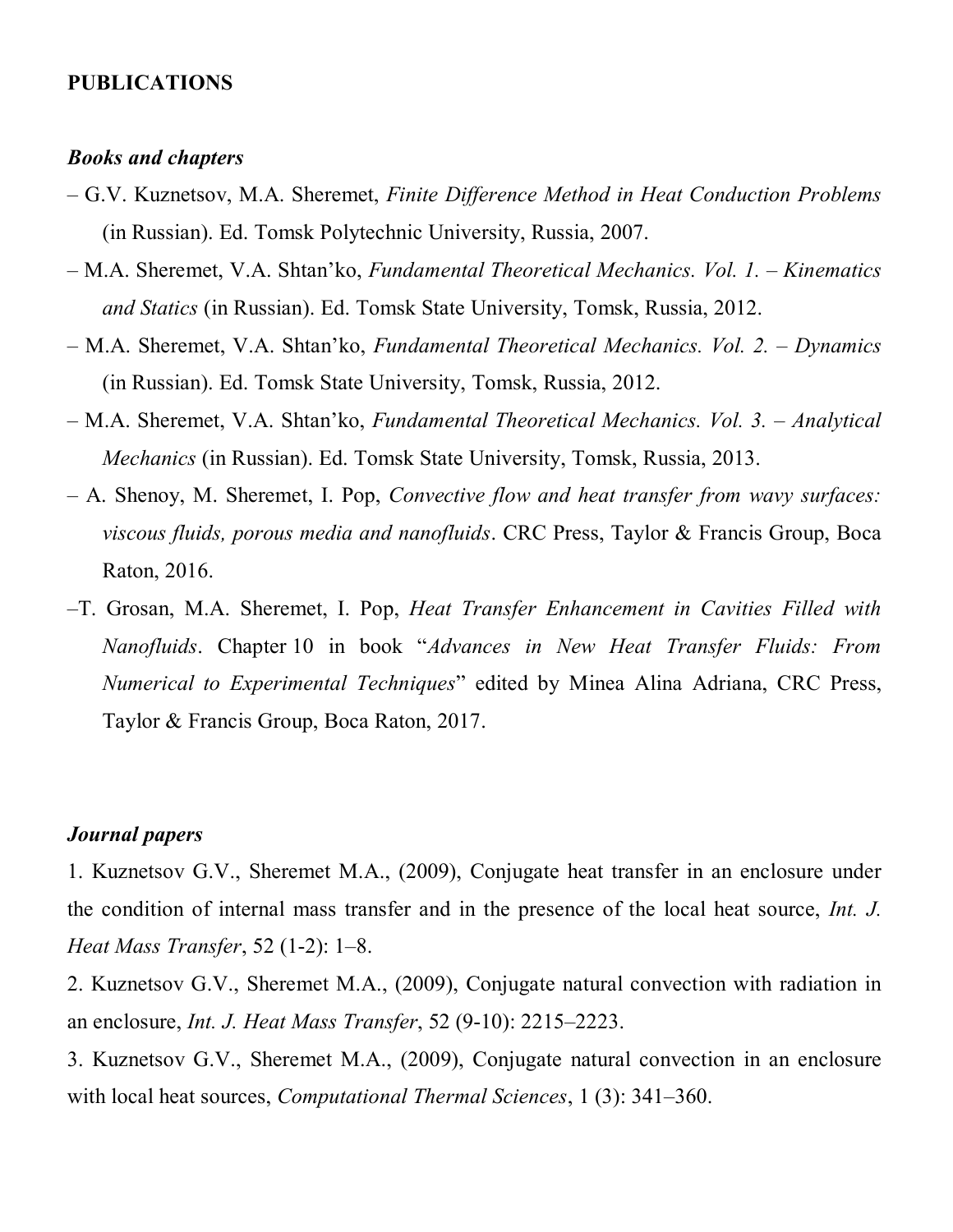4. Kuznetsov G.V., Sheremet M.A., (2009), Mathematical modeling of complex heat transfer in a rectangular enclosure, *Thermophysics and Aeromechanics*, 16 (1): 119–128.

5. Kuznetsov G.V., Sheremet M.A., (2009), Numerical Modeling of Temperature Fields in the Elements and Units of Electronic Systems, *Russian Microelectronics*, 38 (5): 312–319.

6. Kuznetsov G.V., Sheremet M.A., (2009), Conjugate mixed convection under masstransfer conditions, *Journal of Engineering Physics and Thermophysics*, 82 (5): 890–899.

7. Kuznetsov G.V., Sheremet M.A., (2010), The Rayleigh-Benard convection in an enclosure with walls of finite thickness, *Mathematical Models and Computer Simulations*, 2 (3): 349– 358.

8. Kuznetsov G.V., Sheremet M.A., (2010), Numerical simulation of turbulent natural convection in a rectangular enclosure having finite thickness walls, *Int. J. Heat Mass Transfer*, 53 (9-10): 163–177.

9. Kuznetsov G.V., Sheremet M.A., (2010), Turbulent regime of thermogravitational convection in a closed cavity, *Journal of Engineering Physics and Thermophysics*, 83 (2): 346–357.

10. Kuznetsov G.V., Sheremet M.A., (2010), The Rayleigh-Benard instability in an enclosure having finite thickness walls, *Journal of Physics: Conference Series*, 216: 1–15.

11. Kuznetsov G.V., Sheremet M.A., (2010), Numerical simulation of convective heat transfer modes in a rectangular area with a heat source and conducting walls, *ASME. Journal of Heat Transfer*, 132 (8): 1–9.

12. Aleshkova I.A., Sheremet M.A., (2010), Unsteady conjugate natural convection in a square enclosure filled with a porous medium, *Int. J. Heat Mass Transfer*, 53 (23-24): 5308– 5320.

13. Kuznetsov G.V., Sheremet M.A., (2010), Effect of thermodiffusion on convective heat and mass transfer in enclosures with heat-conducting walls, *Journal of Engineering Thermophysics*, 19 (3): 111–118.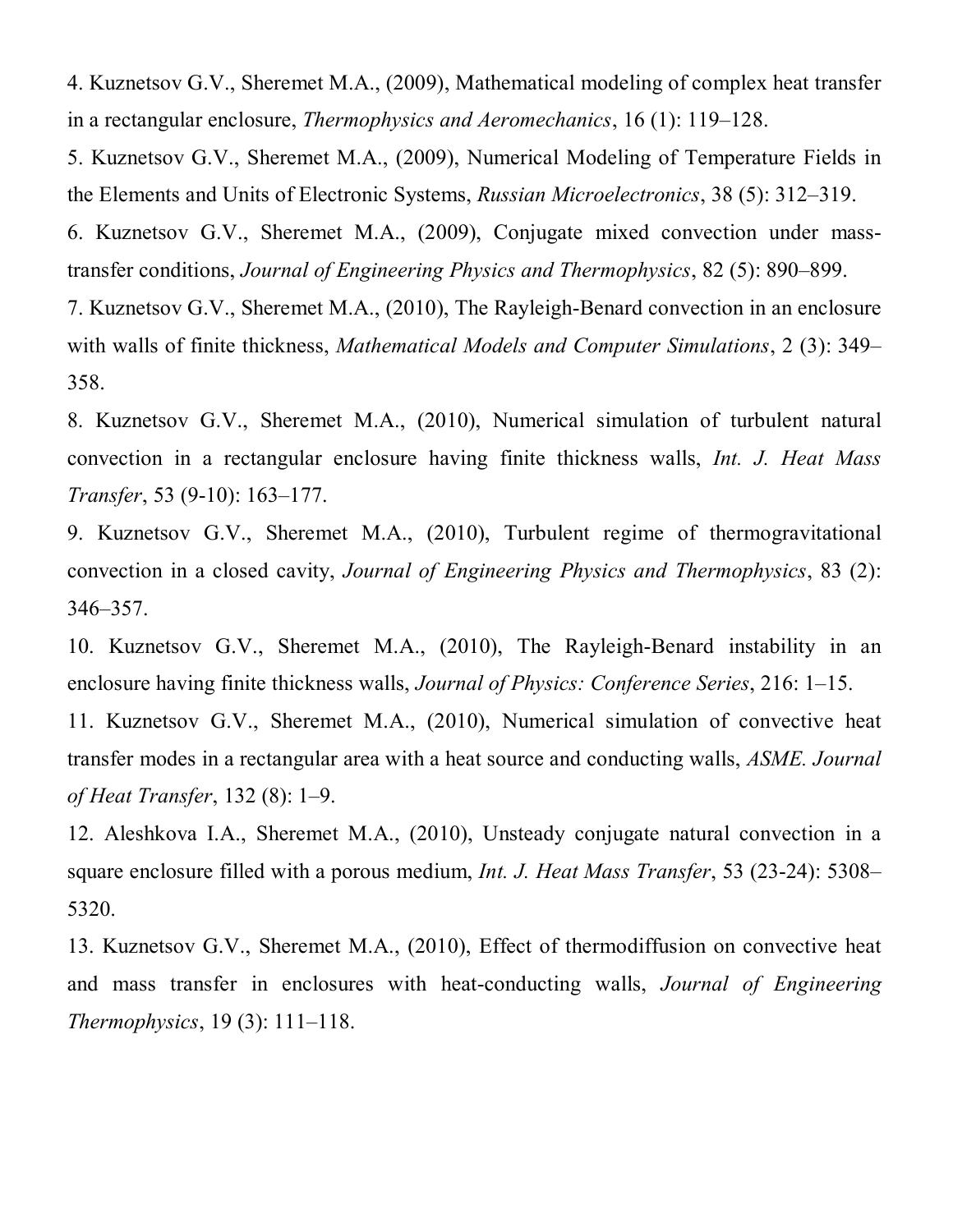14. Sheremet M.A., (2010), The influence of cross effects on the characteristics of heat and mass transfer in the conditions of conjugate natural convection, *Journal of Engineering Thermophysics*, 19 (3): 119–127.

15. Kuznetsov G.V., Sheremet M.A., (2010), On the Possibility of Controlling Thermal Conditions of a Typical Element of Electronic Equipment with a Local Heat Source via Natural Convection, *Russian Microelectronics*, 39 (6): 427–442.

16. Kuznetsov G.V., Sheremet M.A., (2010), Conjugate natural convection in a closed domain containing a heat-releasing element with a constant heat-release intensity, *Journal of Applied Mechanics and Technical Physics*, 51 (5): 699–712.

17. Sheremet M.A., (2011), Three-dimensional conjugate natural convection in a vertical cylinder under heat transfer to the surroundings, *Fluid Dynamics*, 46 (4): 647–657.

18. Kuznetsov G.V., Sheremet M.A., (2011), Conjugate natural convection in an enclosure with a heat source of constant heat transfer rate, *Int. J. Heat Mass Transfer*, 54 (1-3): 260– 268.

19. Sheremet M.A., (2011), Numerical analysis of nonsteady-state conjugate natural convection between two concentric spheres, *Journal of Engineering Thermophysics*, 20  $(1): 1-12.$ 

20. Sheremet M.A., (2011), Mathematical simulation of conjugate turbulent natural convection in an enclosure with local heat source, *Thermophysics and Aeromechanics*, 18 (1): 107–121.

21. Kuznetsov G.V., Al-Ani M.A., Sheremet M.A., (2011), Numerical simulation of twophase closed thermosyphon, *Journal of Energy and Power Engineering*, 5 (3): 227–232.

22. Kuznetsov G.V., Al-Ani M.A., Sheremet M.A., (2011), Numerical analysis of convective heat transfer in a closed two-phase thermosyphon, *Journal of Engineering Thermophysics*, 20 (2): 201–210.

23. Kuznetsov G.V., Sheremet M.A., (2011), A numerical simulation of double-diffusive conjugate natural convection in an enclosure, *Int. J. Thermal Sciences*, 50: 1878–1886.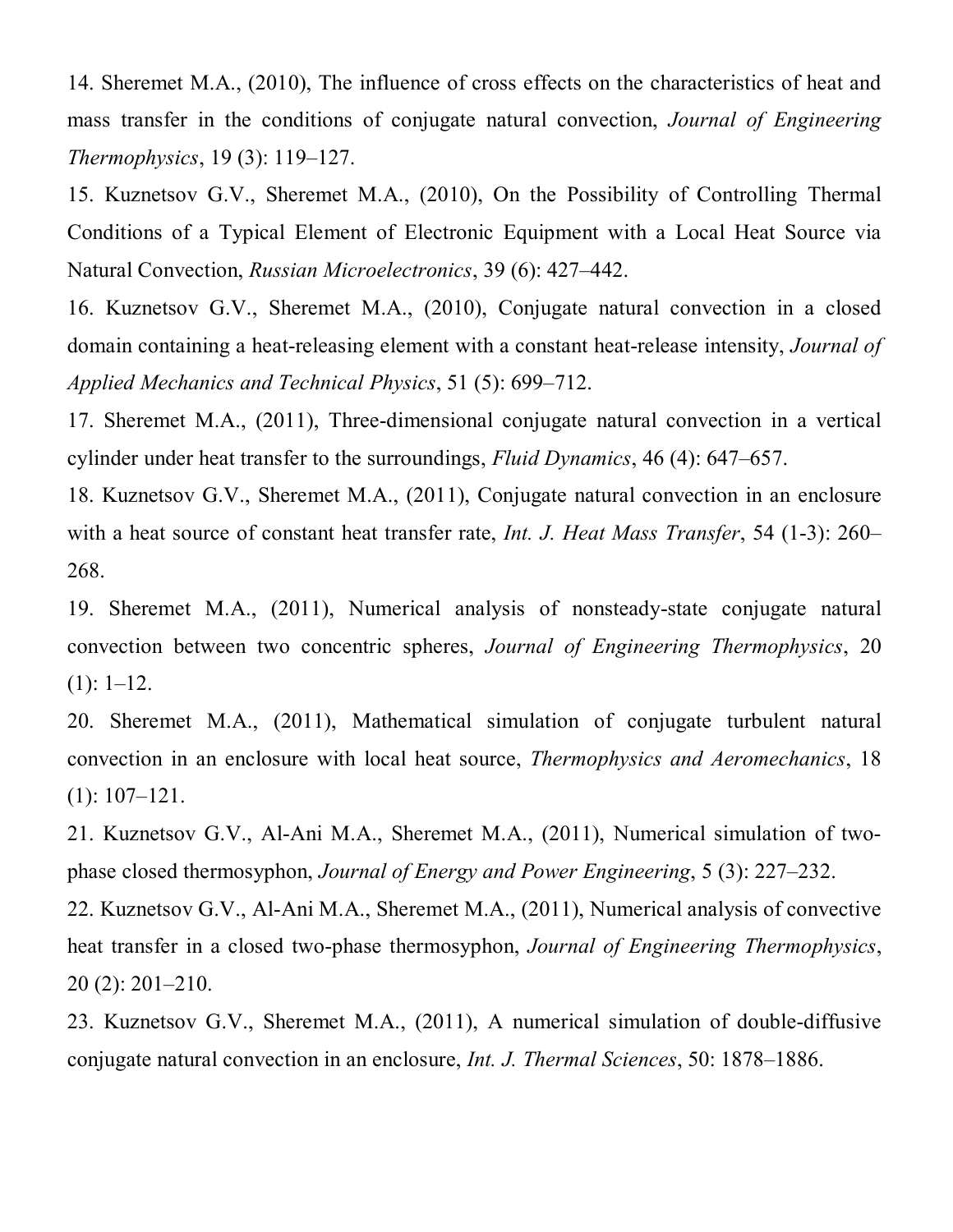24. Kuznetsov G.V., Sheremet M.A., (2011), Efficient control over heat transfer and hydrodynamics in closed regions due to optimal selection of materials for enclosure walls and external heat load, *Russian Microelectronics*, 40 (5): 326–332.

25. Sheremet M.A., (2011), Unsteady conjugate thermogravitational convection in a cylindrical region with local energy source, *Thermophysics and Aeromechanics*, 18 (3): 447– 458.

26. Sheremet M.A., (2011), Mathematical simulation of unsteady natural convection inside a sphere, *Computational Thermal Sciences*, 3 (4): 277–287.

27. Sheremet M.A., (2011), Investigation of regimes of thermogravitational convection of a fluid between coaxial semicylinders with a heat-conducting shell in the presence of a local energy source, *Journal of Engineering Physics and Thermophysics*, 84 (6): 1379–1387.

28. Kuznetsov G.V., Sheremet M.A., (2011), Unsteady natural convection of nanofluids in an enclosure having finite thickness walls, *Computational Thermal Sciences*, 3 (5): 427–443.

29. Sheremet M.A., (2011), Numerical simulation of conjugate natural convection in an inclined cylinder, *Heat Transfer Research*, 42 (5): 473–485.

30. Sheremet M.A., (2012), Laminar natural convection in an inclined cylindrical enclosure having finite thickness walls, *Int. J. Heat Mass Transfer*, 55 (13-14): 3582–3600.

31. Martyushev S.G., Sheremet M.A., (2012), Characteristics of Rosseland and P-1 approximations in modeling nonstationary conditions of convection-radiation heat transfer in an enclosure with a local energy source, *Journal of Engineering Thermophysics*, 21 (2): 111– 118.

32. Sheremet M.A., Shishkin N.I., (2012), Mathematical simulation of convective-radiative heat transfer in a ventilated rectangular cavity with consideration of internal mass transfer, *Journal of Engineering Physics and Thermophysics*, 85 (4): 828-835.

33. Sheremet M.A., (2012), Interaction of two-dimensional thermal "plumes" from local sources of energy under conditions of conjugate natural convection in a horizontal cylinder, *Journal of Applied Mechanics and Technical Physics*, 53 (4): 566–576.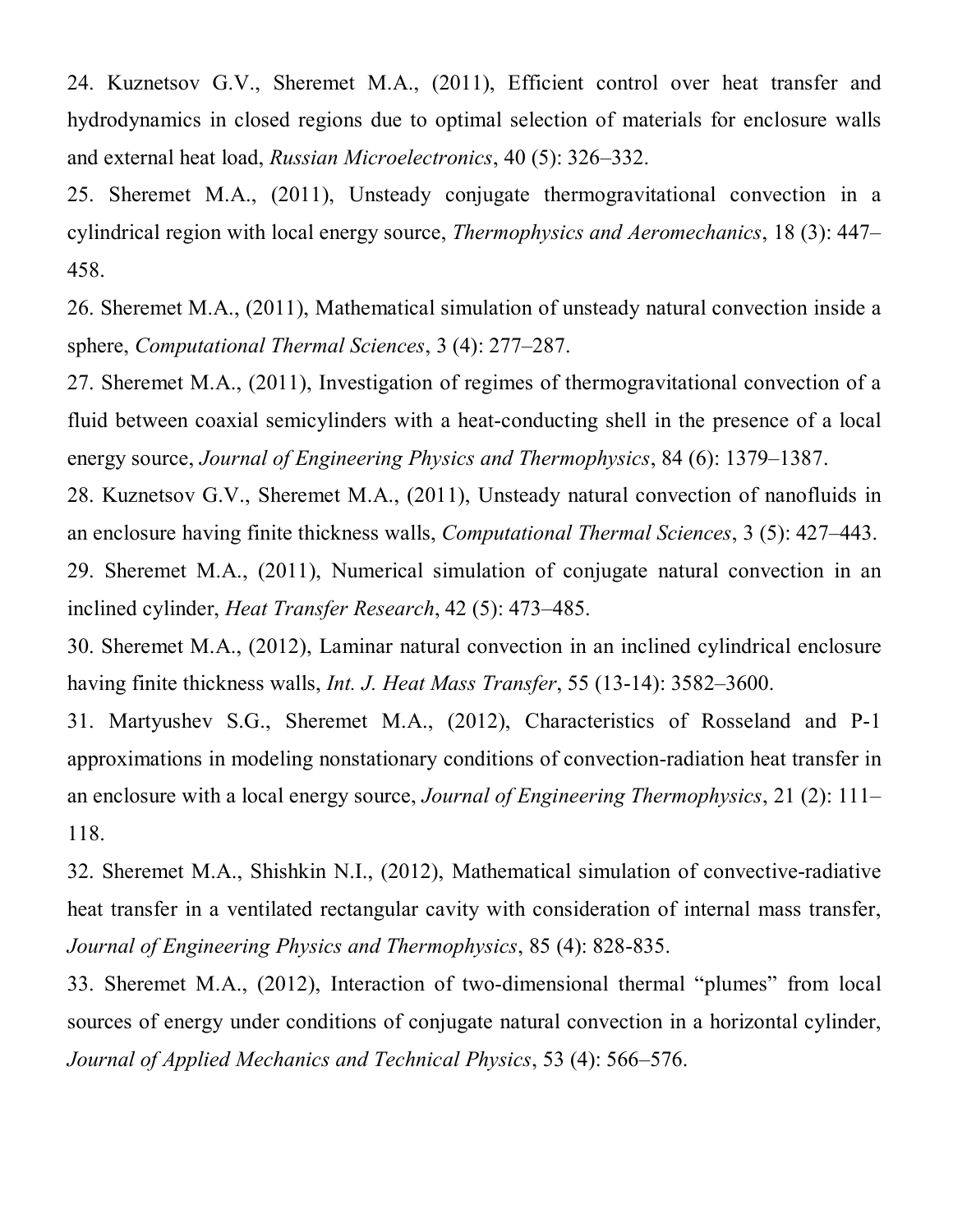34. Sheremet M.A., (2013), Combined natural convection heat and mass transfer in an enclosure having finite thickness walls, *Meccanica*, 48 (4): 851–862.

35. Martyushev S.G., Sheremet M.A., (2013), Mathematical modeling of the laminar regime of conjugate convective heat transfer in an enclosure with an energy source under surfaceradiation conditions, *Journal of Engineering Physics and Thermophysics*, 86 (1): 110–119.

36. Martyushev S.G., Sheremet M.A., (2013), Numerical analysis of conjugate natural convection and surface radiation in an enclosure with local heat source, *Computational Thermal Sciences*, 5 (1): 11–25.

37. Kuznetsov G.V., Maksimov V.I., Sheremet M.A., (2013), Natural convection in a closed parallelepiped with a local energy source, *Journal of Applied Mechanics and Technical Physics*, 54 (4): 588–595.

38. Sheremet M.A., Trifonova T.A., (2013), Unsteady conjugate natural convection in a vertical cylinder partially filled with a porous medium, *Numerical Heat Transfer, Part A: Applications*, 64 (12): 994–1015.

39. Martyushev S.G., Sheremet M.A., (2013), Surface radiation influence on the regimes of conjugate natural convection in an enclosure with local energy source, *Thermophysics and Aeromechanics*, 20 (4): 417–428.

40. Sheremet M.A., (2013), Mathematical simulation of nonstationary regimes of natural convection in a cubical enclosure with finite-thickness heat-conducting walls, *Journal of Engineering Thermophysics*, 22 (4): 298–308.

41. Bondareva N.S., Volokitin O.G., Morozova O.O., Sheremet M.A., (2013), Unsteady regimes of hydrodynamics and heat transfer at production of high-temperature silicate melts, *Thermophysics and Aeromechanics*, 20 (5): 621–629.

42. Martyushev S.G., Sheremet M.A., (2014), Conjugate natural convection combined with surface thermal radiation in an air filled cavity with internal heat source, *International Journal of Thermal Sciences*, 76: 51–67.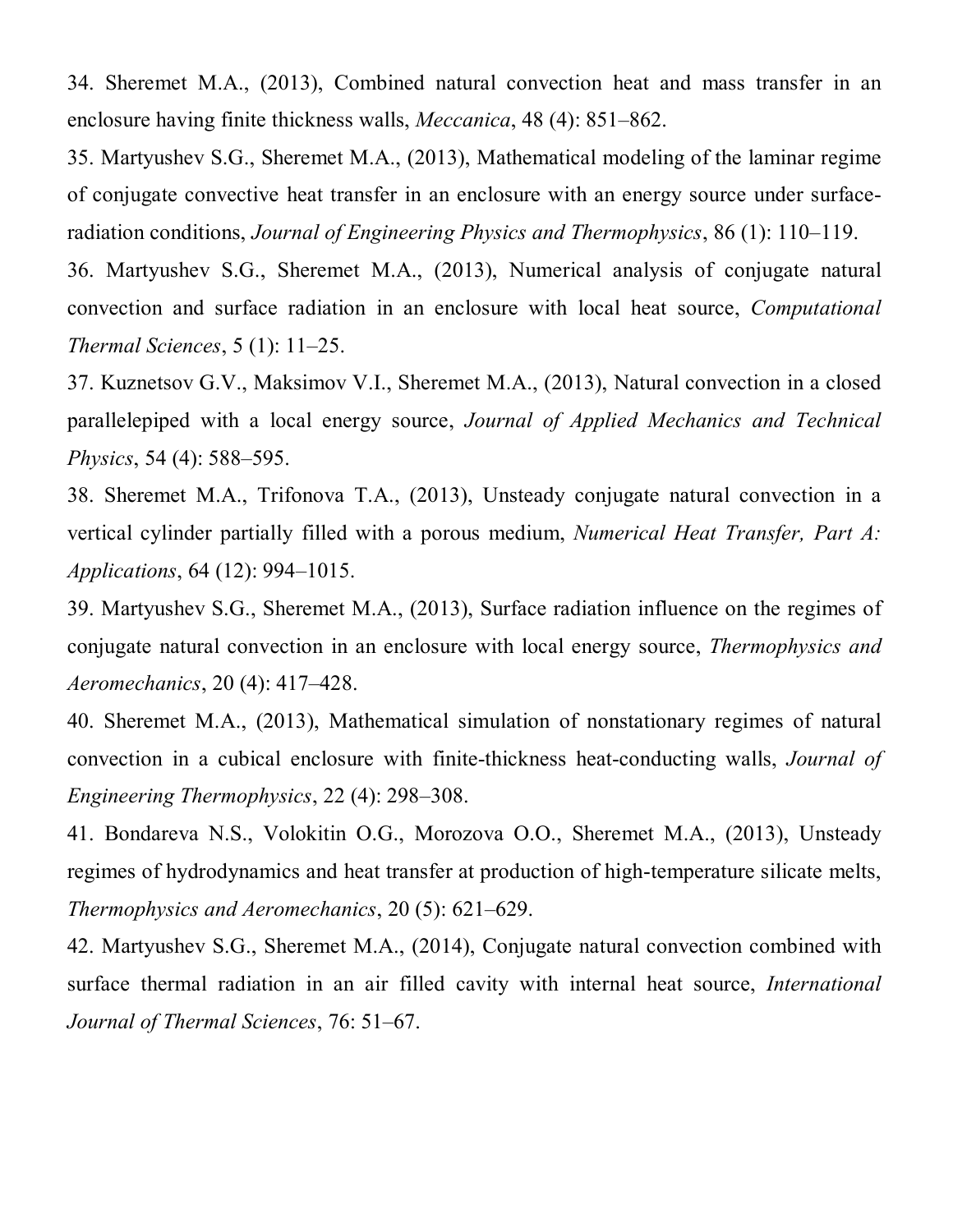43. Martyushev S.G., Miroshnichenko I.V., Sheremet M.A., (2014), Numerical analysis of spatial unsteady regimes of conjugate convective-radiative heat transfer in a closed volume with an energy source, *Journal of Engineering Physics and Thermophysics*, 87: 124–134.

44. Sheremet M.A., Trifonova T.A., (2014), Unsteady conjugate natural convection in a vertical cylinder containing a horizontal porous layer: Darcy model and Brinkman-extended Darcy model, *Transport in Porous Media*, 101: 437–463.

45. Martyushev S.G., Sheremet M.A., (2014), Conjugate natural convection combined with surface thermal radiation in a three-dimensional enclosure with a heat source, *International Journal of Heat and Mass Transfer*, 73: 340–353.

46. Sheremet M.A., Pop I., (2014), Thermo-Bioconvection in a square porous cavity filled by oxytactic microorganisms, *Transport in Porous Media*, 103: 191–205.

47. Sheremet M.A., Grosan T., Pop I., (2014), Free convection in shallow and slender porous cavities filled by a nanofluid using Buongiorno's model, *ASME Journal of Heat Transfer*, 136: 082501.

48. Sheremet M.A., Pop I., (2014), Conjugate natural convection in a square porous cavity filled by a nanofluid using Buongiorno's mathematical model, *International Journal of Heat and Mass Transfer*, 79: 137–145.

49. Sheremet M.A., Pop I., (2014), Natural convection in a square porous cavity with sinusoidal temperature distributions on both side walls filled with a nanofluid: Buongiorno's mathematical model, *Transport in Porous Media*, 105: 411–429.

50. Sheremet M.A., Pop I., Rahman M.M., (2015), Three-dimensional natural convection in a porous enclosure filled with a nanofluid using Buongiorno's mathematical model, *International Journal of Heat and Mass Transfer*, 82: 396–405.

51. Sheremet M.A., Grosan T., Pop I., (2015), Free convection in a square cavity filled with a porous medium saturated by nanofluid using Tiwari and Das' nanofluid model, *Transport in Porous Media*, 106: 595–610.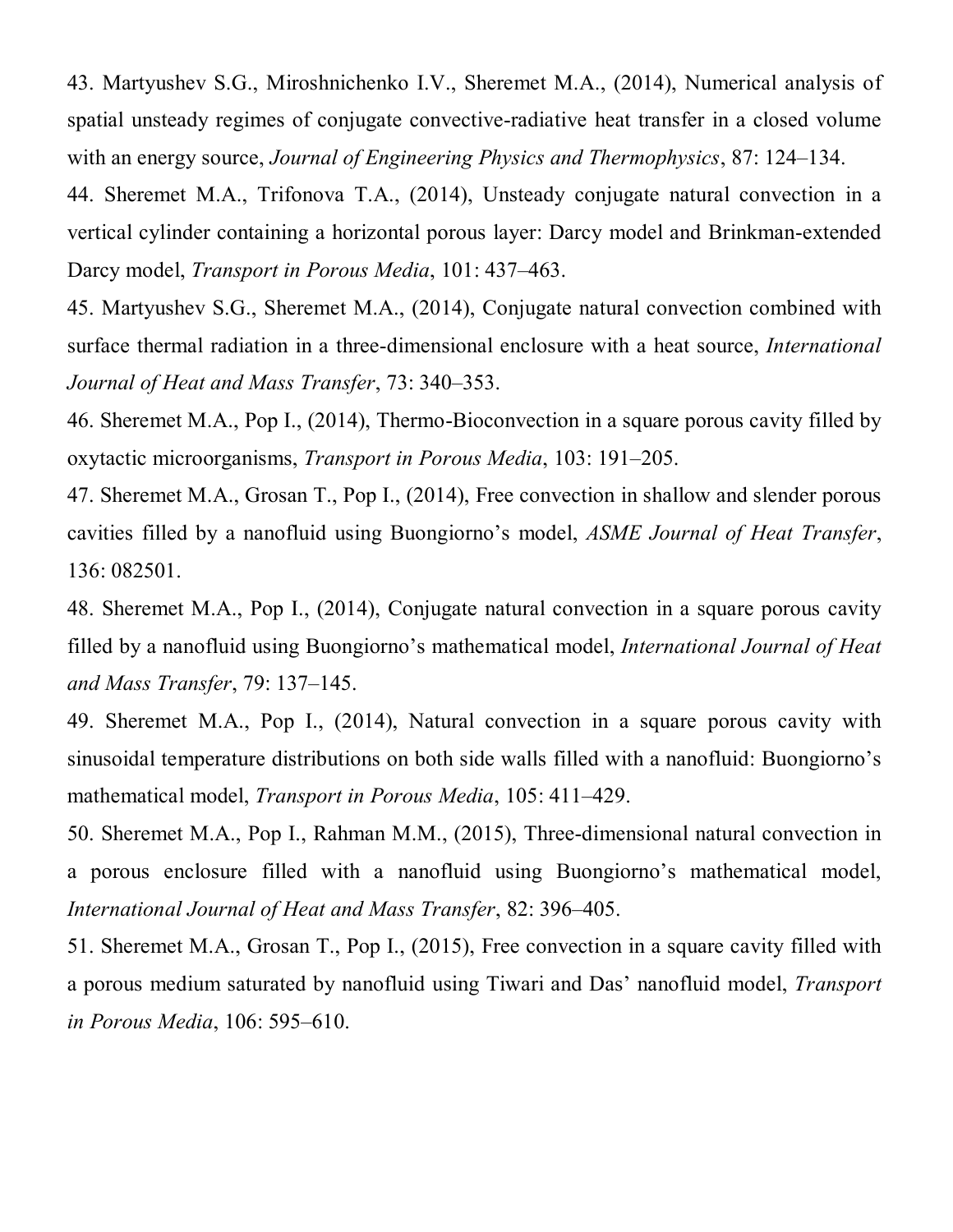52. Miroshnichenko I., Sheremet M., (2015), Comparative study of standard *k*–ε and *k*–ω turbulence models by giving an analysis of turbulent natural convection in an enclosure, *EPJ Web of Conferences*, 82: 01057.

53. Martyushev S.G., Sheremet M.A., (2015), Numerical analysis of 3D regimes of natural convection and surface radiation in a differentially heated enclosure, *Journal of Engineering Thermophysics*, 24: 22–32.

54. Sheremet M.A., Dinarvand S., Pop I., (2015), Effect of thermal stratification on free convection in a square porous cavity filled with a nanofluid using Tiwari and Das' nanofluid model, *Physica E*, 69: 332–341.

55. Sheremet M.A., Pop I., (2015), Natural convection in a wavy porous cavity with sinusoidal temperature distributions on both side walls filled with a nanofluid: Buongiorno's mathematical model, *ASME Journal of Heat Transfer*, 137: 072601.

56. Sheremet M.A., (2015), Unsteady conjugate natural convection in a three-dimensional porous enclosure, *Numerical Heat Transfer, Part A: Applications*, 68: 243–267.

57. Bondareva N.S., Sheremet M.A., (2015), Influence of uniform magnetic field on laminar regimes of natural convection in an enclosure, *Thermophysics and Aeromechanics*, 22: 203– 216.

58. Ghalambaz M., Sheremet M.A., Pop I., (2015), Free convection in a parallelogrammic porous cavity filled with a nanofluid using Tiwari and Das' nanofluid model, *PLoS ONE*, 10: e0126486 (17 pages).

59. Sheremet M.A., Pop I., Ishak A., (2015), Double-diffusive mixed convection in a porous open cavity filled with a nanofluid using Buongiorno's model, *Transport in Porous Media*, 109: 131–145.

60. Sheremet M.A., Pop I., (2015), Free convection in a triangular cavity filled with a porous medium saturated by a nanofluid: Buongiorno's mathematical model, *International Journal of Numerical Methods for Heat & Fluid Flow*, 25: 1138–1161.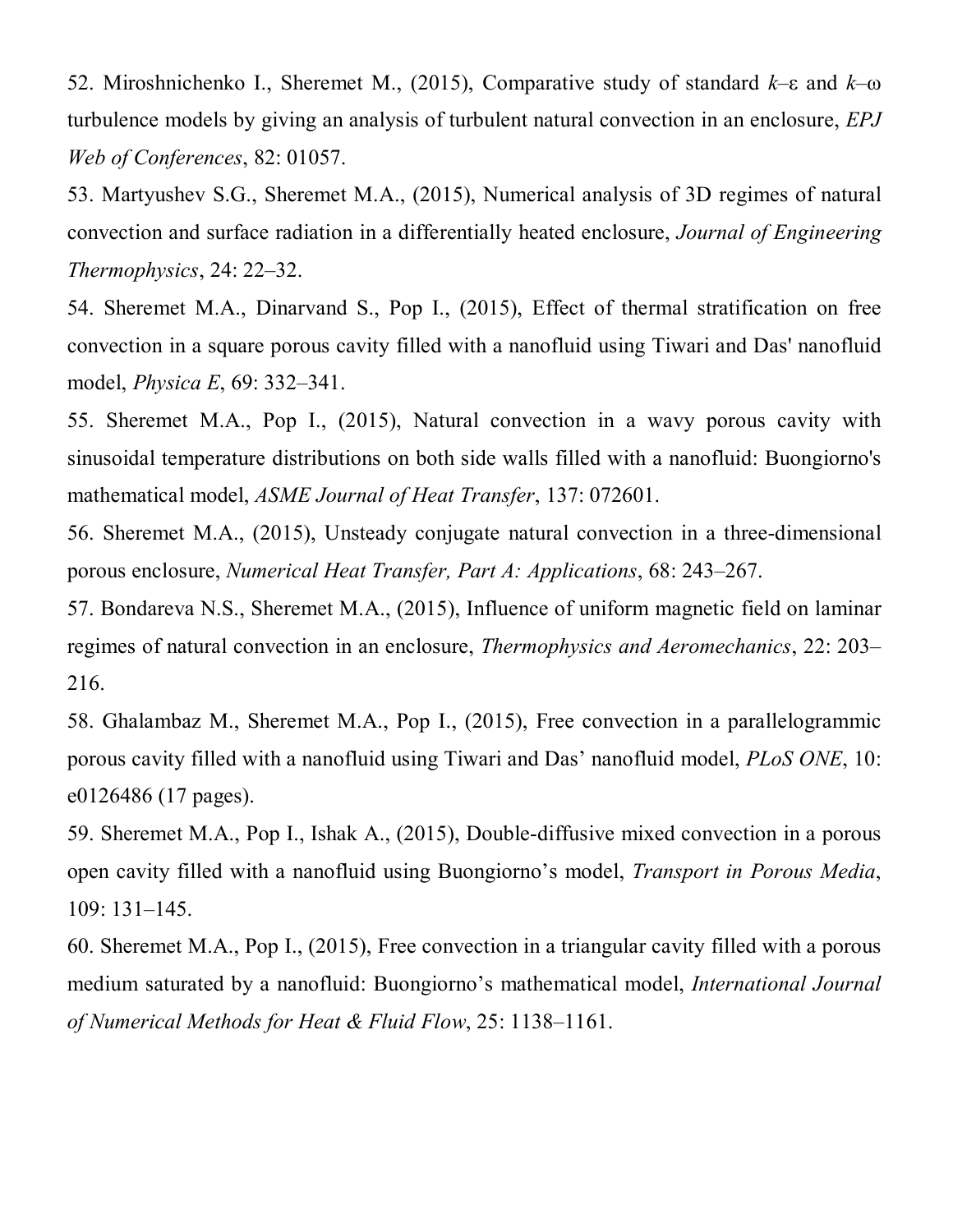61. Sheremet M.A., Pop I., (2015), Natural convection in a horizontal cylindrical annulus filled with a porous medium saturated by a nanofluid using Tiwari and Das' nanofluid model, *European Physical Journal Plus*, 130: Article number 107 (12 pages).

62. Sheremet M.A., Grosan T., Pop I., (2015), Steady-state free convection in right-angle porous trapezoidal cavity filled by a nanofluid: Buongiorno's mathematical model, *European Journal of Mechanics - B/Fluids*, 53: 241–250.

62. Sheremet M.A., Pop I., (2015), Mixed convection in a lid-driven square cavity filled by a nanofluid: Buongiorno's mathematical model, *Applied Mathematics and Computation*, 266: 792–808.

63. Sheremet M.A., Pop I., (2015), Free convection in a porous horizontal cylindrical annulus with a nanofluid using Buongiorno's model, *Computers and Fluids*, 118: 182–190.

64. Sheremet M.A., Grosan T., Pop I., (2015), Natural convection in a cubical porous cavity saturated with nanofluid using Tiwari and Das' nanofluid model, *Journal of Porous Media*, 18: 585–596.

65. Sheremet M.A., Pop I., Nazar R., (2015), Natural convection in a square cavity filled with a porous medium saturated with a nanofluid using the thermal nonequilibrium model with a Tiwari and Das nanofluid model, *International Journal of Mechanical Sciences*, 100: 312–321.

66. Sheremet M.A., Pop I., Shenoy A., (2015), Unsteady free convection in a porous open wavy cavity filled with a nanofluid using Buongiorno's mathematical model, *International Communications in Heat and Mass Transfer*, 67: 66–72.

67. Astanina M.S., Sheremet M.A., Umavathi J.C., (2015), Unsteady natural convection with temperature-dependent viscosity in a square cavity filled with a porous medium, *Transport in Porous Media*, 110: 113–126.

68. Miroshnichenko I.V., Sheremet M.A., (2015), Numerical simulation of turbulent natural convection combined with surface thermal radiation in a square cavity, *International Journal of Numerical Methods for Heat & Fluid Flow*, 25: 1600–1618.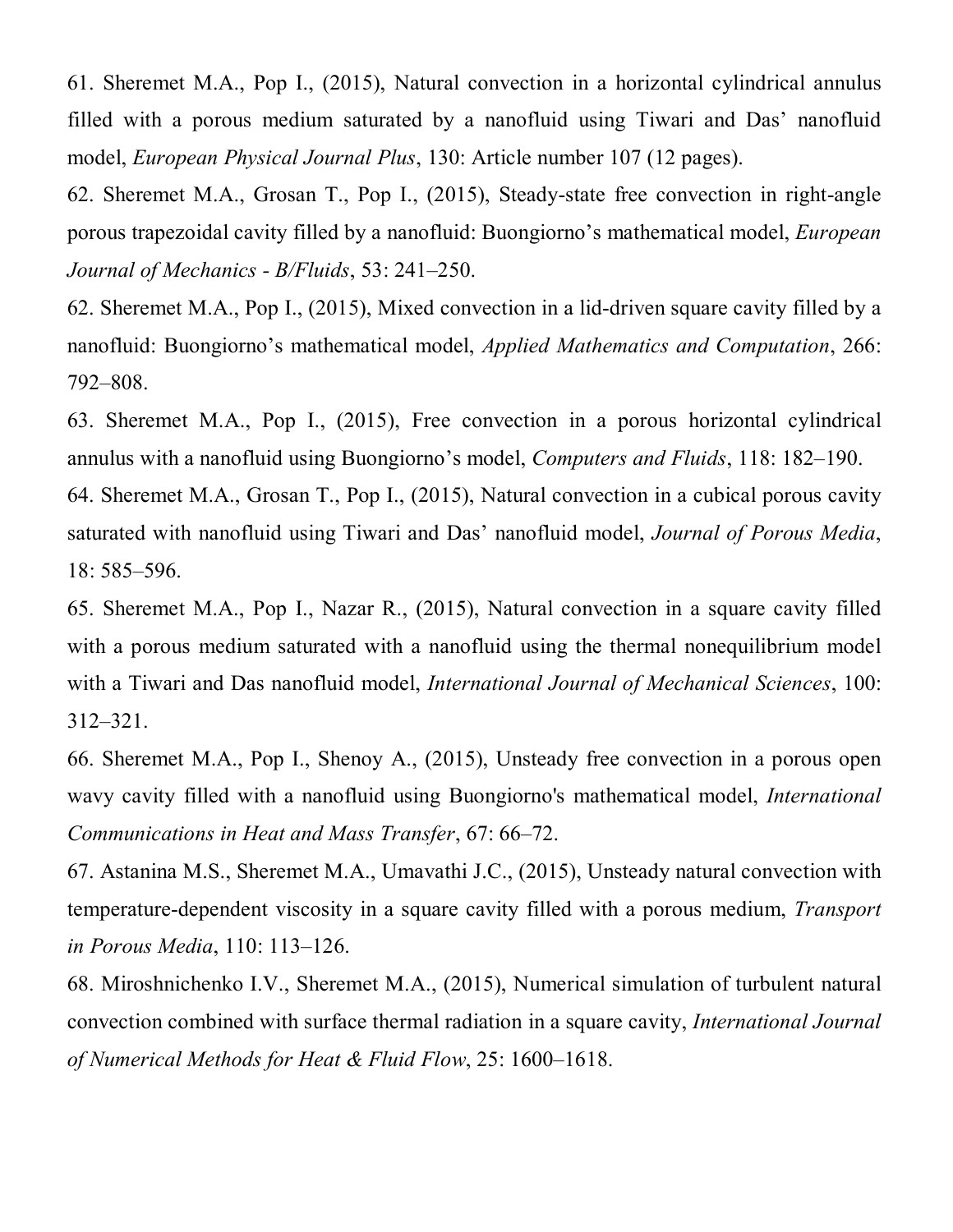69. Bondareva N.S., Sheremet M.A., Pop I., (2015), Magnetic field effect on the unsteady natural convection in a right-angle trapezoidal cavity filled with a nanofluid, *International Journal of Numerical Methods for Heat & Fluid Flow*, 25: 1924–1946.

70. Martyushev S.G., Miroshnichenko I.V., Sheremet M.A., (2015), Influence of the geometric parameter on the regimes of natural convection and thermal surface radiation in a closed parallelepiped, *Journal of Engineering Physics and Thermophysics*, 88: 1522–1529.

71. Ghalambaz M., Moattar F., Sheremet M.A., Pop I., (2016), Triple-diffusive natural convection in a square porous cavity, *Transport in Porous Media*, 111: 59–79.

72. Umavathi J.C., Sheremet M.A., (2016), Influence of temperature dependent conductivity of a nanofluid in a vertical rectangular duct, *International Journal of Non-Linear Mechanics*, 78: 17–28.

73. Umavathi J.C., Sheremet M.A., (2016), Mixed convection flow of an electrically conducting fluid in a vertical channel using Robin boundary conditions with heat source/sink, *European Journal of Mechanics B/Fluids*, 55: 132–145.

74. Sheremet M.A., Miroshnichenko I.V., (2016), Effect of surface radiation on transient natural convection in a wavy-walled cavity, *Numerical Heat Transfer, Part A: Applications*, 69: 369–382.

75. Sheremet M.A., Pop I., Bachok N., (2016), Effect of thermal dispersion on transient natural convection in a wavy-walled porous cavity filled with a nanofluid: Tiwari and Das' nanofluid model, *International Journal of Heat and Mass Transfer*, 92: 1053–1060.

76. Sheremet M.A., Pop I., Rosca N.C., (2016), Magnetic field effect on the unsteady natural convection in a wavy-walled cavity filled with a nanofluid: Buongiorno's mathematical model, *Journal of the Taiwan Institute of Chemical Engineers*, 61: 211–222.

77. Sheremet M.A., Oztop H.F., Pop I., Abu-Hamdeh N., (2016), Analysis of entropy generation in natural convection of nanofluid inside a square cavity having hot solid block: Tiwari and Das' model, *Entropy*, 18, doi:10.3390/e18010009.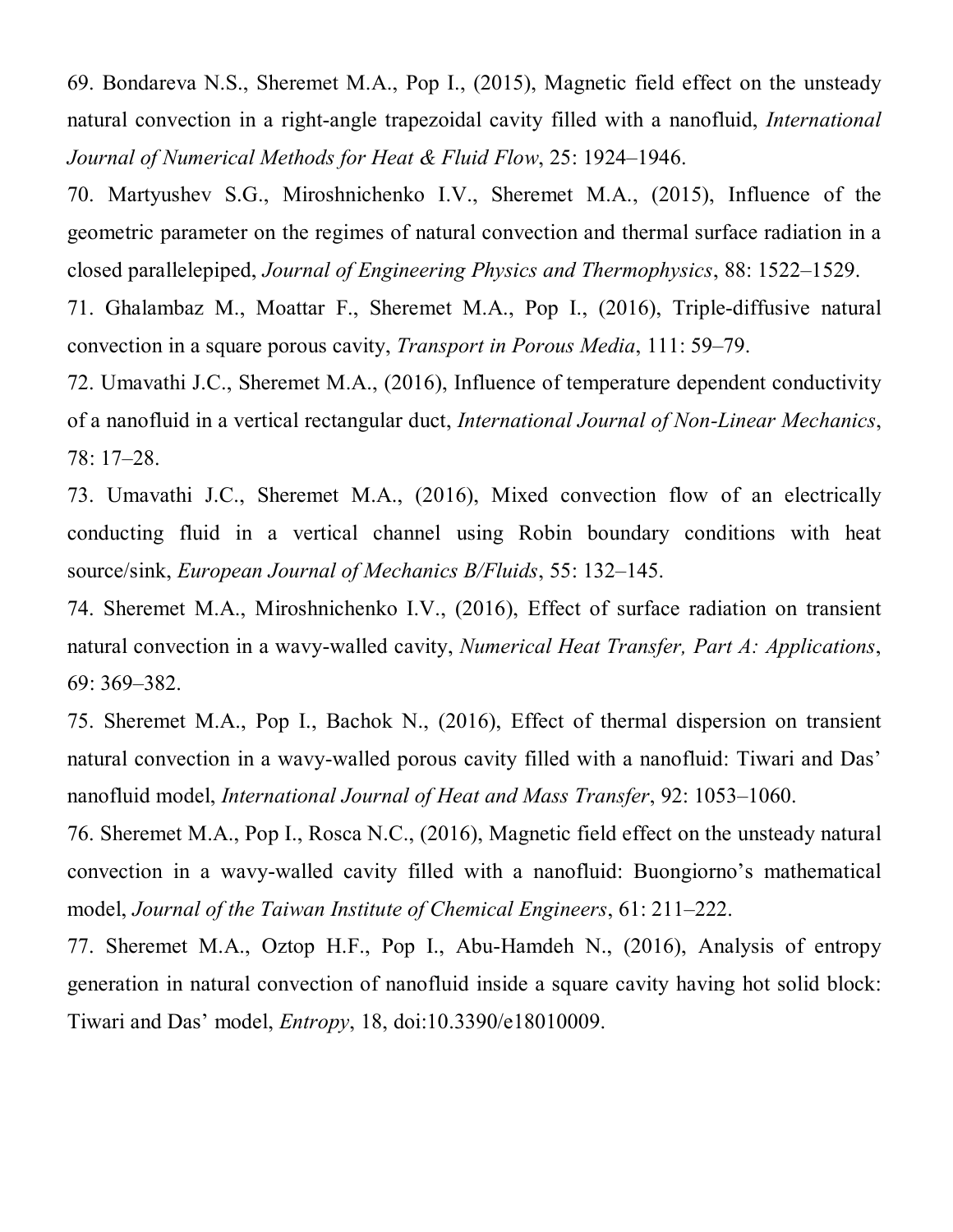78. Sheremet M.A., Pop I., Shenoy A., (2016), Natural convection in a wavy open porous cavity filled with a nanofluid: Tiwari and Das' nanofluid model, *European Physical Journal Plus*, 131: Article number 62 (12 pages).

79. Pop I., Ghalambaz M., Sheremet M.A., (2016), Free convection in a square porous cavity filled with a nanofluid using thermal non equilibrium and Buongiorno models, *International Journal of Numerical Methods for Heat & Fluid Flow*, 26: 671–693.

80. Umavathi J.C., Sheremet M.A., Mohiuddin S., (2016), Combined effect of variable viscosity and thermal conductivity on mixed convection flow of a viscous fluid in a vertical channel in the presence of first order chemical reaction, *European Journal of Mechanics B/Fluids*, 58: 98–108.

81. Sheremet M.A., Oztop H.F., Pop I., (2016), MHD natural convection in an inclined wavy cavity with corner heater filled with a nanofluid, *Journal of Magnetism and Magnetic Materials*, 416: 37–47.

82. Gibanov N.S., Sheremet M.A., Pop I., (2016), Free convection in a trapezoidal cavity filled with a micropolar fluid, *International Journal of Heat and Mass Transfer*, 99: 831– 838.

83. Bondareva N.S., Sheremet M.A., Oztop H.F., Abu-Hamdeh N., (2016), Heatline visualization of MHD natural convection in an inclined wavy open porous cavity filled with a nanofluid with a local heater, *International Journal of Heat and Mass Transfer*, 99: 872– 881.

84. Miroshnichenko I.V., Sheremet M.A., Mohamad A.A., (2016), Numerical simulation of a conjugate turbulent natural convection combined with surface thermal radiation in an enclosure with a heat source, *International Journal of Thermal Sciences*, 109: 172–181.

85. Gibanov N.S., Sheremet M.A., Pop I., (2016), Natural convection of micropolar fluid in a wavy differentially heated cavity, *Journal of Molecular Liquids*, 221: 518–525.

86. Bondareva N.S., Sheremet M.A., (2016), Effect of inclined magnetic field on natural convection melting in a square cavity with a local heat source, *Journal of Magnetism and Magnetic Materials*, 419: 476–484.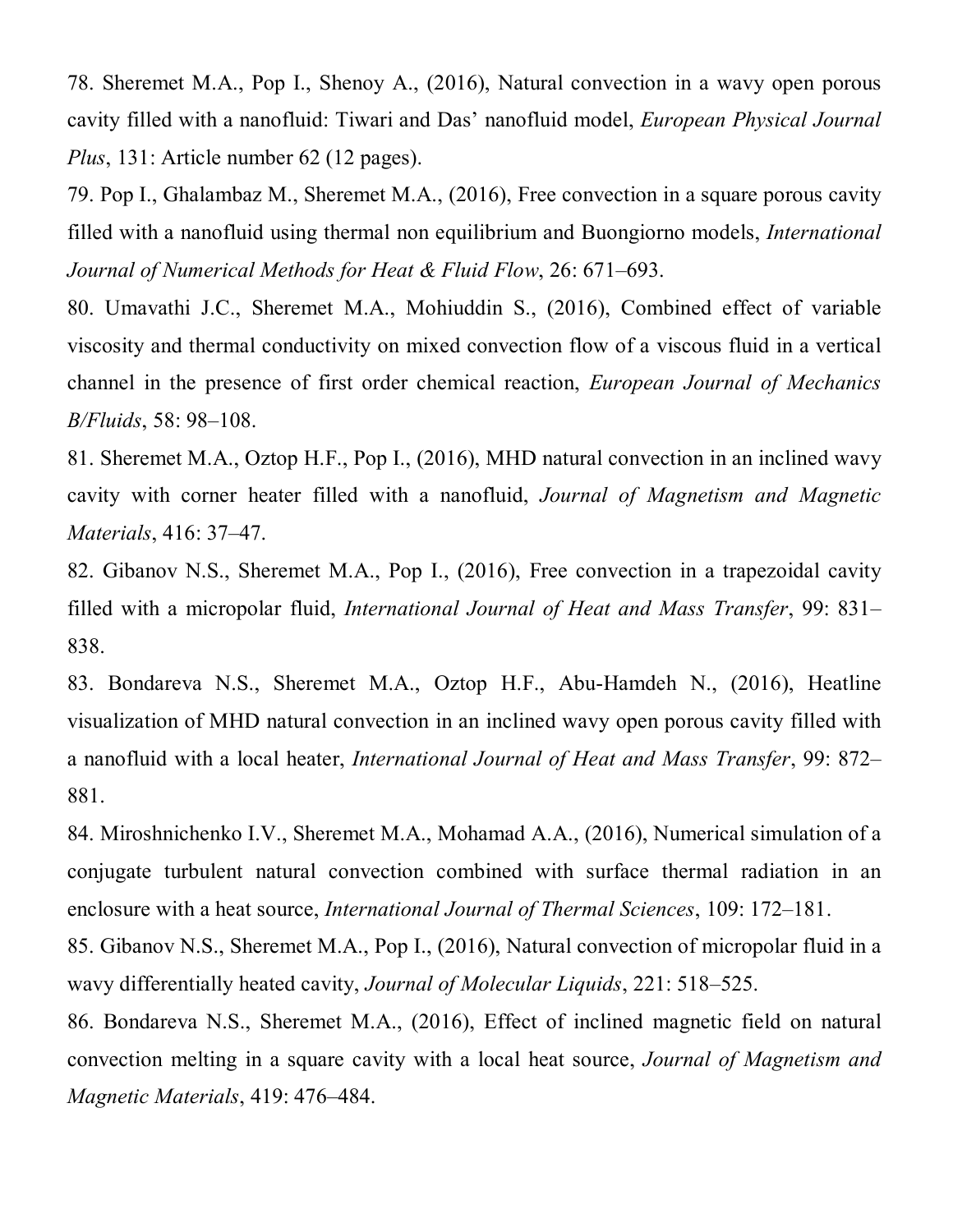87. Sheremet M.A., Oztop H.F., Pop I., Al-Salem K., (2016), MHD free convection in a wavy open porous tall cavity filled with nanofluids under an effect of corner heater, *International Journal of Heat and Mass Transfer*, 103: 955–964.

88. Sivaraj C., Sheremet M.A., (2016), Natural convection coupled with thermal radiation in a square porous cavity having a heated plate inside, *Transport in Porous Media*, 114: 843– 857.

89. Sheremet M.A., Pop I., Oztop H.F., Abu-Hamdeh N., (2016), Natural convective heat transfer and nanofluid flow in a cavity with top wavy wall and corner heater, *Journal of Hydrodynamics*, 28: 873–885.

90. Mahabaleshwar U.S., Vinay Kumar P.N., Sheremet M., (2016), Magnetohydrodynamics flow of a nanofluid driven by a stretching/shrinking sheet with suction, *SpringerPlus*, 5: 1901.

91. Miroshnichenko I.V., Sheremet M.A., Oztop H.F., Al-Salem K., (2016), MHD natural convection in a partially open trapezoidal cavity filled with a nanofluid, *International Journal of Mechanical Sciences*, 119: 294–302.

92. Umavathi J.C., Kumar J.P., Sheremet M.A., (2017), Heat and mass transfer in a vertical double passage channel filled with electrically conducting fluid, *Physica A*, 465: 195–216.

93. Sheremet M.A., Pop I., Ishak A., (2017), Time-dependent natural convection of micropolar fluid in a wavy triangular cavity, *International Journal of Heat and Mass Transfer*, 105: 610–622.

94. Sheremet M.A., Cimpean D.S., Pop I., (2017), Free convection in a partially heated wavy porous cavity filled with a nanofluid under the effects of Brownian diffusion and thermophoresis, *Applied Thermal Engineering*, 113: 413–418.

95. Bondareva N.S., Sheremet M.A., Oztop H.F., Abu-Hamdeh N., (2017), Entropy generation due to natural convection of a nanofluid in a partially open triangular cavity, *Advanced Powder Technology*, 28: 244–255.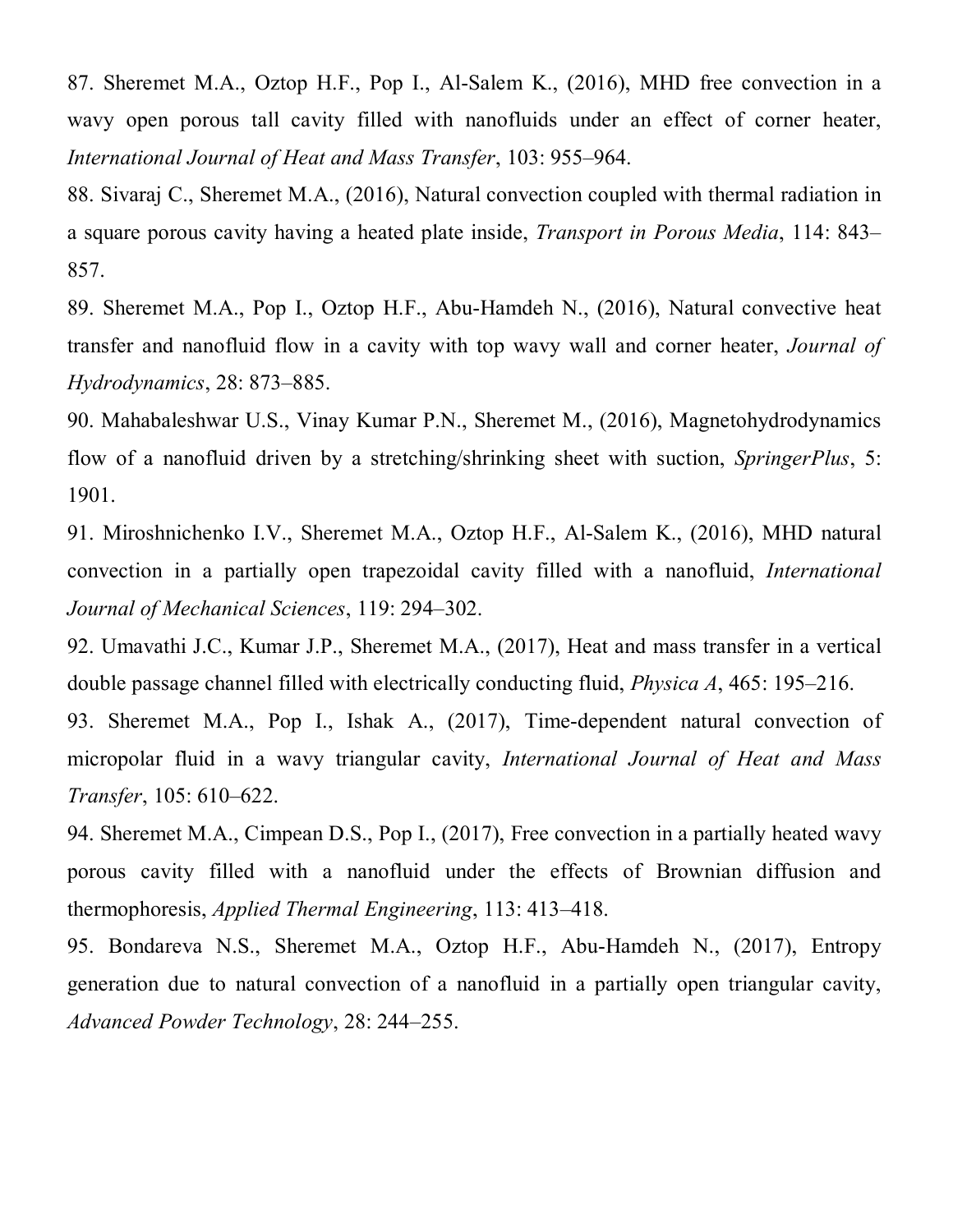96. Sivaraj C., Sheremet M.A., (2017), MHD natural convection in an inclined square porous cavity with a heat conducting solid block, *Journal of Magnetism and Magnetic Materials*, 426: 351–360.

97. Miroshnichenko I.V., Sheremet M.A., Pop I., (2017), Natural convection in a trapezoidal cavity filled with a micropolar fluid under the effect of a local heat source, *International Journal of Mechanical Sciences*, 120: 182–189.

98. Ghalambaz M., Moattar F., Karbassi A., Sheremet M.A., Pop I., (2017), Triple-diffusive mixed convection in a porous open cavity, *Transport in Porous Media*, 116: 473–491.

99. Sheremet M.A., Revnic C., Pop I., (2017), Free convection in a porous wavy cavity filled with a nanofluid using Buongiorno's mathematical model with thermal dispersion effect, *Applied Mathematics and Computation*, 299: 1–15.

100. Bondareva N.S., Sheremet M.A., (2017), Natural convection heat transfer combined with melting process in a cubical cavity under the effects of uniform inclined magnetic field and local heat source, *International Journal of Heat and Mass Transfer*, 108: 1057–1067.

101. Bondareva N.S., Sheremet M.A., (2017), 3D natural convection melting in a cubical cavity with a heat source, *International Journal of Thermal Sciences*, 115: 43–53.

102. Sheremet M.A., Grosan T., Pop I., (2017), Natural convection in a triangular cavity filled with a micropolar fluid, *International Journal of Numerical Methods for Heat & Fluid Flow*, 27: 504–515.

103. Mikhailenko S.A., Sheremet M.A., (2017), Convective heat transfer combined with surface radiation in a rotating square cavity with a local heater, *Numerical Heat Transfer, Part A: Applications*, 72: 697–707.

104. Miroshnichenko I.V., Sheremet M.A., (2018), Turbulent natural convection heat transfer in rectangular enclosures using experimental and numerical approaches: A review, *Renewable and Sustainable Energy Reviews*, 82: 40–59.

105. Astanina M.S., Riahi M.K., Abu-Nada E., Sheremet M.A., (2018), Magnetohydrodynamic in partially heated square cavity with variable properties: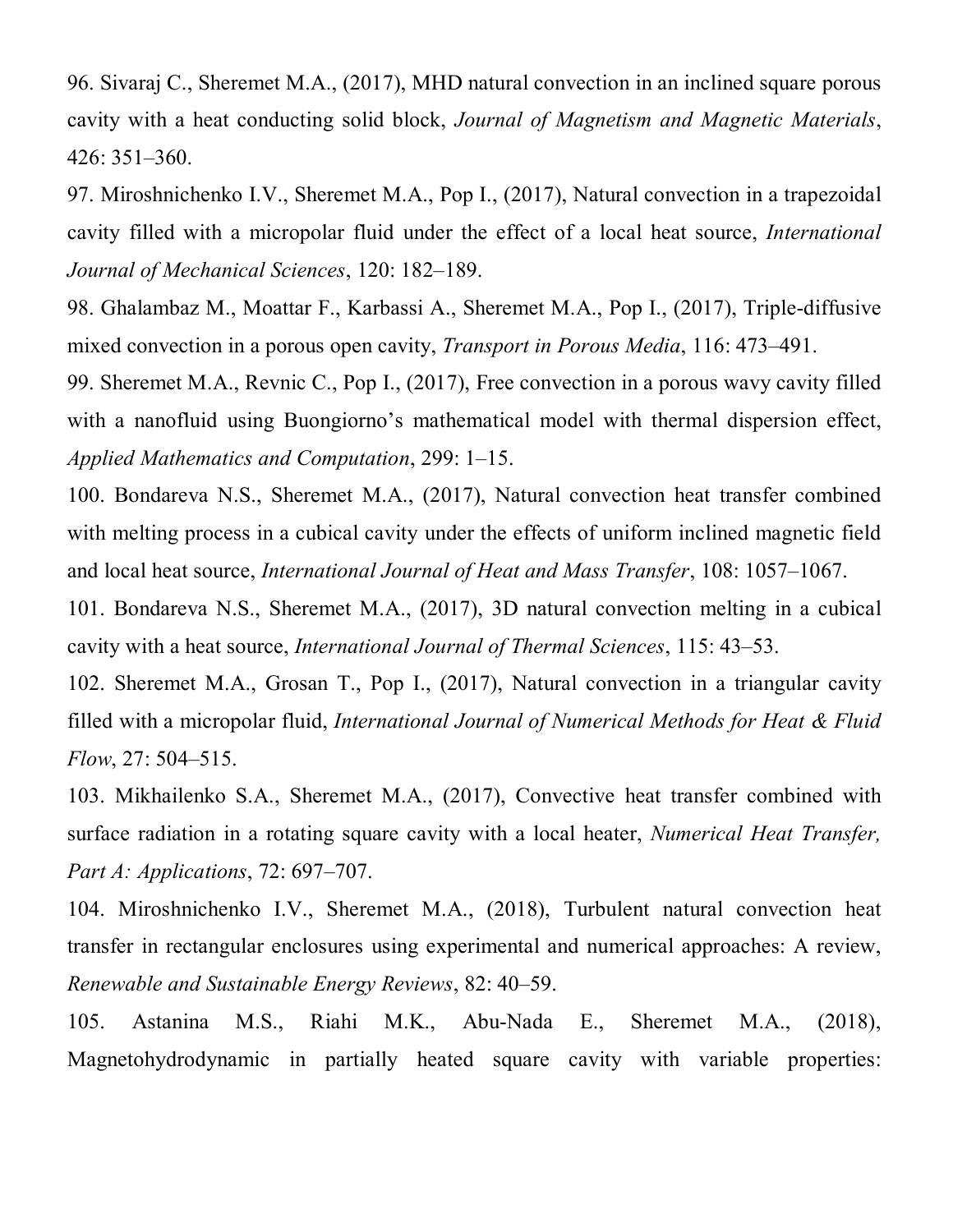Discrepancy in experimental and theoretical conductivity correlations, *International Journal of Heat and Mass Transfer*, 116: 532–548.

106. Sheremet M.A., Pop I., Mahian O., (2018), Natural convection in an inclined cavity with time-periodic temperature boundary conditions using nanofluids: Application in solar collectors, *International Journal of Heat and Mass Transfer*, 116: 751–761.

107. Miroshnichenko I.V., Sheremet M.A., (2018), Turbulent natural convection combined with thermal surface radiation inside an inclined cavity having local heater, *International Journal of Thermal Sciences*, 124: 122–130.

108. Bondareva N.S., Sheremet M.A., Oztop H.F., Abu-Hamdeh N., (2018), Free convection in an open triangular cavity filled with a nanofluid under the effects of Brownian diffusion, thermophoresis and local heater, *ASME Journal of Heat Transfer*, 140: 042502.

109. Miroshnichenko I.V., Sheremet M.A., (2018), Radiation effect on conjugate turbulent natural convection in a cavity with a discrete heater, *Applied Mathematics and Computation*, 321: 358–371.

110. Nosonov I.I., Sheremet M.A., (2018), Conjugate mixed convection in a rectangular cavity with a local heater, *International Journal of Mechanical Sciences*, 136: 243–251.

111. Bondareva N.S., Sheremet M.A., (2018), Conjugate heat transfer in the PCM-based heat storage system with finned copper profile: Application in electronics cooling, *International Journal of Heat and Mass Transfer*, 124: 1275–1284.

#### *Conference Proceedings*

1. Kuznetsov G.V., Sheremet M.A. Conjugate natural convection in an enclosure with local heat sources, In: International Symposium on Advances in Computational Heat Transfer IV, 11-16 May 2008, Marrakech, Morocco. P. 31.

2. Kuznetsov G.V., Sheremet M.A. A mathematical simulation of double-diffusive conjugate natural convection in an enclosure, In: The  $7<sup>th</sup>$  International Conference on Heat Transfer,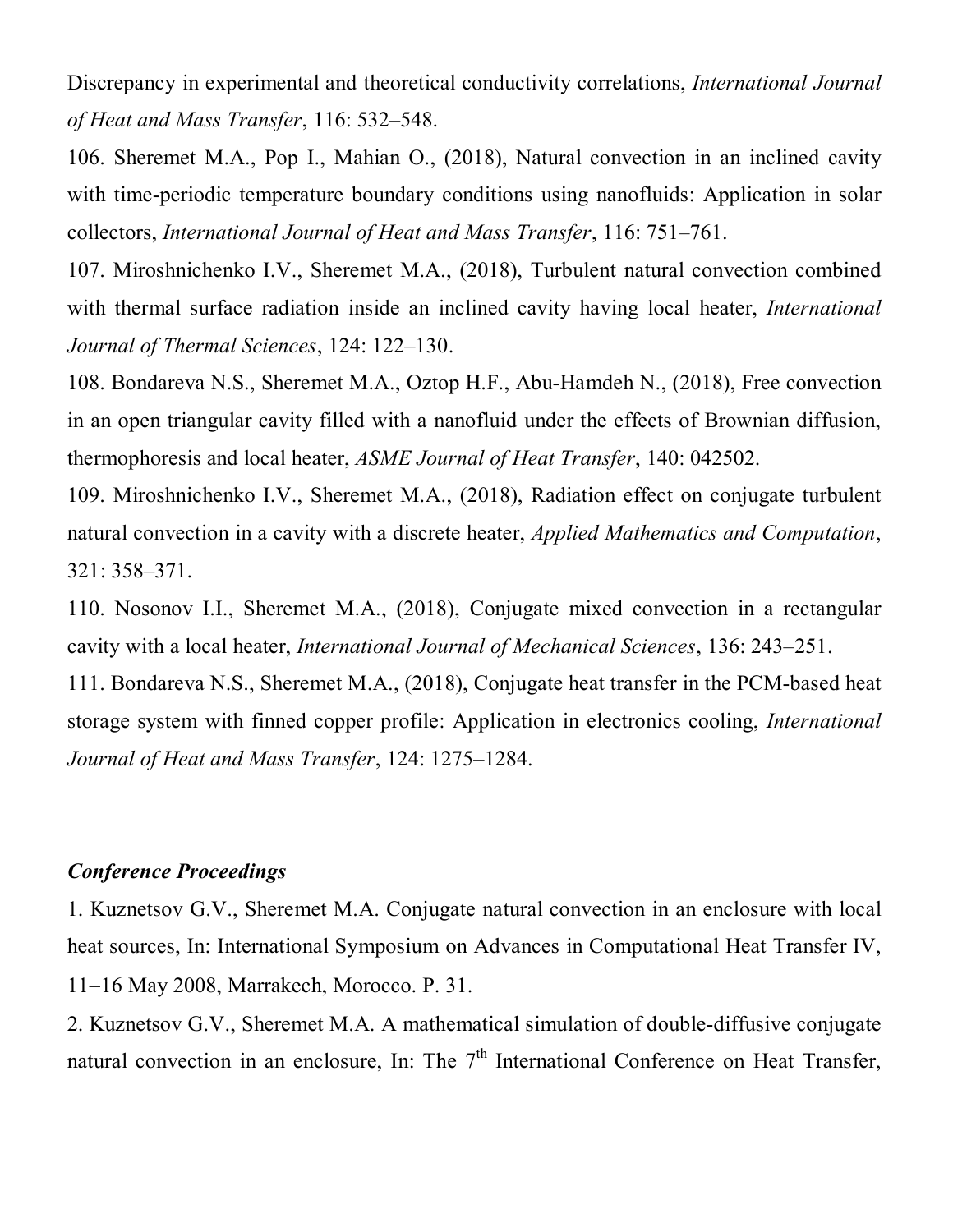Fluid Mechanics and Thermodynamics (HEFAT2010), 19-21 July 2010, Antalya, Turkey. P. 1484–1490.

3. Kuznetsov G.V., Sheremet M.A. Double-diffusive natural convection in an enclosure having finite thickness walls, In: The  $14<sup>th</sup>$  International Heat Transfer Conference (IHTC14), August 813, 2010, Washington, DC. USA. P. 1–9.

4. Kuznetsov G.V., Sheremet M.A. Natural convection in an inclined cylinder having finite thickness walls and local heat source, In: The 7<sup>th</sup> International Conference on Computational Heat and Mass Transfer (ICCHMT2011), July 18–22, 2011, Istanbul, Turkey P. 1–7.

5. Sheremet M.A. Three-dimensional numerical simulation of unsteady turbulent natural convection in an enclosure having finite thickness heat-conducting walls, In: International Symposium on Advances in Computational Heat Transfer V, July 01–06, 2012, Bath, UK. P. 53.

6. Sheremet M.A. Numerical simulation of 3D unsteady natural convection in a porous enclosure having finite thickness walls, In: International Conference on Applications of Porous Media 5, 25-28 August 2013, Cluj-Napoca, Romania. – Pp. 385-393.

7. Sheremet M.A., Trifonova T.A. Conjugate natural convection in a partially porous vertical cylinder: a comparison study of different models, In: International Conference on Applications of Porous Media 5, 25–28 August 2013, Cluj–Napoca, Romania. – Pp. 395– 404.

8. Martyushev S.G., Miroshnichenko I.V., Sheremet M.A. 3D Conjugate Natural Convection with Surface Radiation in an Enclosure, In: International Symposium on Convective Heat and Mass Transfer (CONV-14),  $08-13$  June 2014, Kusadasi, Turkey.  $- P. 113$ .

9. Sheremet M.A., Trifonova T.A. Conjugate Natural Convection in a Porous Threedimensional Enclosure with a Heat Source: a Comparison Study of Different Models, In: Proceedings of the  $15<sup>th</sup>$  International Heat Transfer Conference (IHTC-15), 10–15 August 2014, Kyoto, Japan. – IHTC15-8531.

10. Sheremet M.A., Pop I., Ishak A. Natural convection in a cubical porous cavity saturated with nanofluid using Buongiorno's nanofluid model, In: Proceedings of the 8<sup>th</sup> International